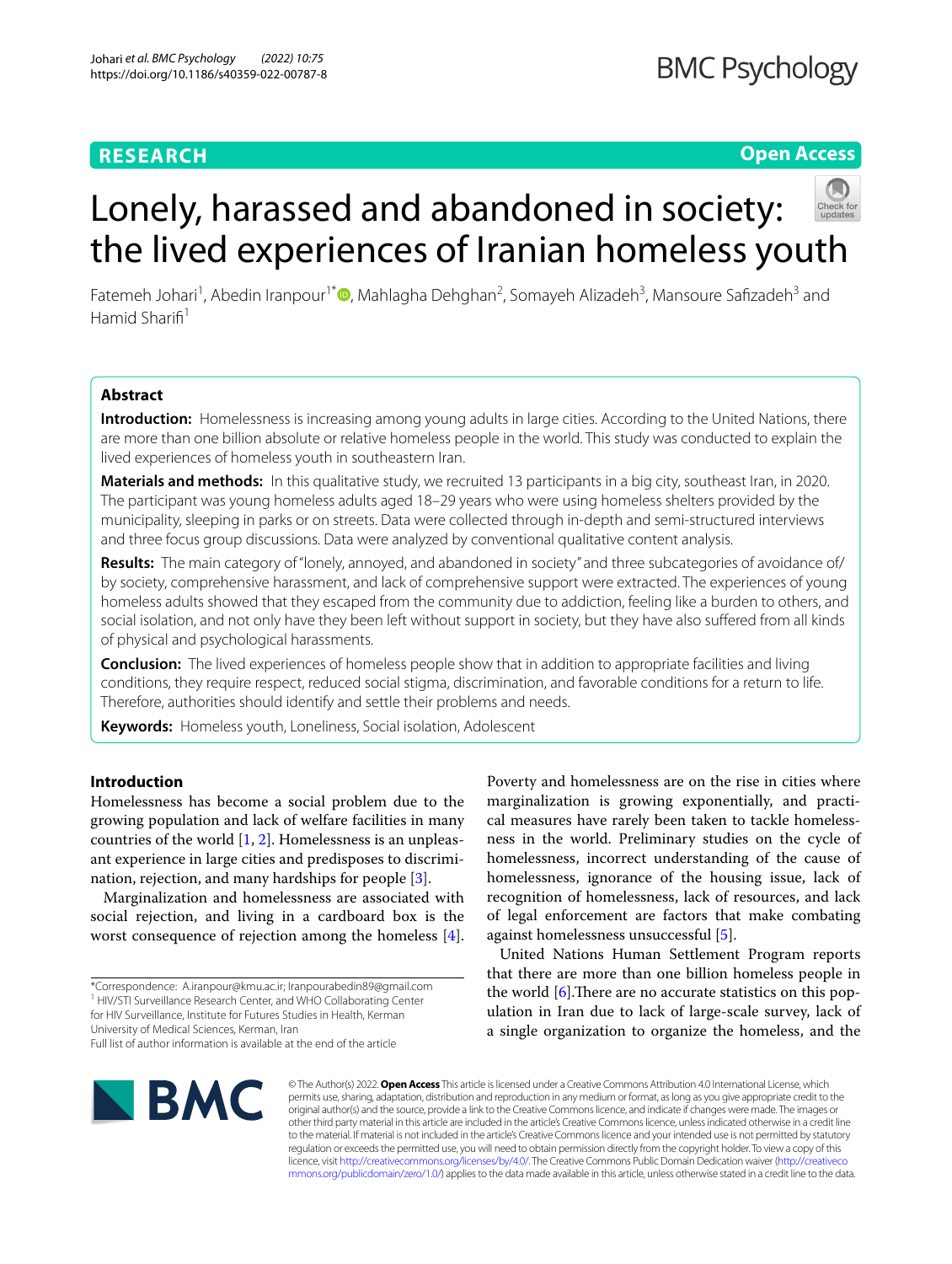parallel work of governmental and non-governmental (NGO) agencies [\[7\]](#page-7-6). According to the report of Tehran Municipality in 2015, 20,000 homeless people were using the shelters provided by the municipality. This information indicates that homelessness is growing in Tehran. Homeless shelters also included overnight accommodation, social and health services, and keeping them away from the city, but few rehabilitation services [\[3](#page-7-2)].

The United Nations defines homelessness as "absolute" and relative homelessness." Absolute homelessness refers to people living on the street, vehicles, and abandoned uninhabitable buildings. Relative homelessness refers to people living in spaces that do not meet the basic health and safety standards, including protection against the elements, access to safe water, personal safety, and reasonable price [\[1\]](#page-7-0).

Family confict is the biggest problem facing young people, which has led to their homelessness. In addition, physical abuse and emotional and sexual harassment are often considered reasons for their homelessness [[8,](#page-7-7) [9](#page-7-8)]. Substance abuse (SA), mental health problems, family breakdown, and housing are other reasons for this problem [[10\]](#page-7-9). Many homeless people enter the cycle of SA, and alcohol and SA commonly perpetuate homelessness [[11\]](#page-7-10). Numerous factors also contribute to the persistence of homelessness, including a set of individuals, economic, social, environmental, and family characteristics [\[3](#page-7-2)]. Research has also shown that an increase in the family relationship and fnancial and emotional support reduces the length of homelessness, and employment is an essential factor in shortening the period of homelessness [[3\]](#page-7-2).

Most homeless people have numerous health problems, including malnutrition, anemia, infectious and respiratory diseases, mental illness, diarrhea, oral and dental diseases, and reproductive system infections [[12](#page-7-11)[–14](#page-7-12)]. The incidence of asthma, tuberculosis, influenza, pneumonia, hepatitis, lice, and scabies increases among young homeless adults. The rate of tuberculosis among the homeless is 20 times higher than that of the general population  $[8, 13]$  $[8, 13]$  $[8, 13]$  $[8, 13]$ . The rate of sexual abuse has also been 35% [[13\]](#page-7-13). The US National Homelessness Survey showed that 30–60 percent of young homeless women experienced unwanted pregnancies. These people had to choose sex for food, money, or clothes because of limited income and livelihood, and they often did not use contraceptives  $[10]$  $[10]$ .

The most meaningful experiences of homeless people reported: rejection, trauma, social isolation, lack of educational-welfare infrastructure, negative capital, and social indiference [[11](#page-7-10)]. Also, the results of one qualitative study showed that sleeping in cardboard boxes depended on macro, structural and individual factors. The social conditions of these people should be changed, and people sleeping in cardboard boxes can efectively change this condition  $[6]$  $[6]$ . The health care of homeless and vulnerable people did not meet international standards of patient care [\[15](#page-8-0)].

Homelessness is an unpleasant and growing experience that involves more young adults every day. Limited studies are available in this regard due to the neglect of the problems of this group. Therefore, we decided to explain their experiences to recognize better and control this social damage and plan for their rehabilitation. This study aimed to explain the lived experiences of young homeless adults aged 18–29 years in southeast Iran.

# **Materials and methods**

## **Study type and setting**

In this qualitative study, 13 homeless participants in a big city in southeast Iran were recruited using convenience sampling. Data were collected using individual interviews. Individual interviews were done in a space away from other people in the park or inside the car of the frst author (FJ). The focus group discussion also took place in a quiet room where participants could feel free, and we could record their voices. The interviews with men were conducted at a comprehensive health center and a room at the Women's Behavioral Diseases Counseling Center near their gathering place.

#### **Participants and data collection**

This study was performed on young absolute homeless adults aged 18–29 who were sleeping in homeless shelters, parks, and streets from July 2019 to November 2020. Inclusion criteria included young adults living in one of the main squares of the studied city or homeless shelters. Most participants were male, single, and had primary education in the present study. Most of the participants in the study  $(n=5)$  had been homeless for less than a year. Table [1](#page-2-0) shows the demographic characteristics of the participants. The study was done at night when charities distributed food among the homeless people in the squares. After acquiring informed consent and providing material rewards, this study was conducted by semistructured interviews with the homeless to examine the experiences of these people by themselves. Exclusion criteria were the dissatisfaction of these people to participate in the interview.

Thirteen in-depth and semi-structured interviews and three focus group discussions were used as the main data collection methods. Such interviews are suitable for qualitative research due to their depth and fexibility. At the beginning of each interview, the characteristics of each sample, including age, sex, marital status, and education, were recorded. The first author conducted and recorded all individual interviews. Interviews lasted between 2 and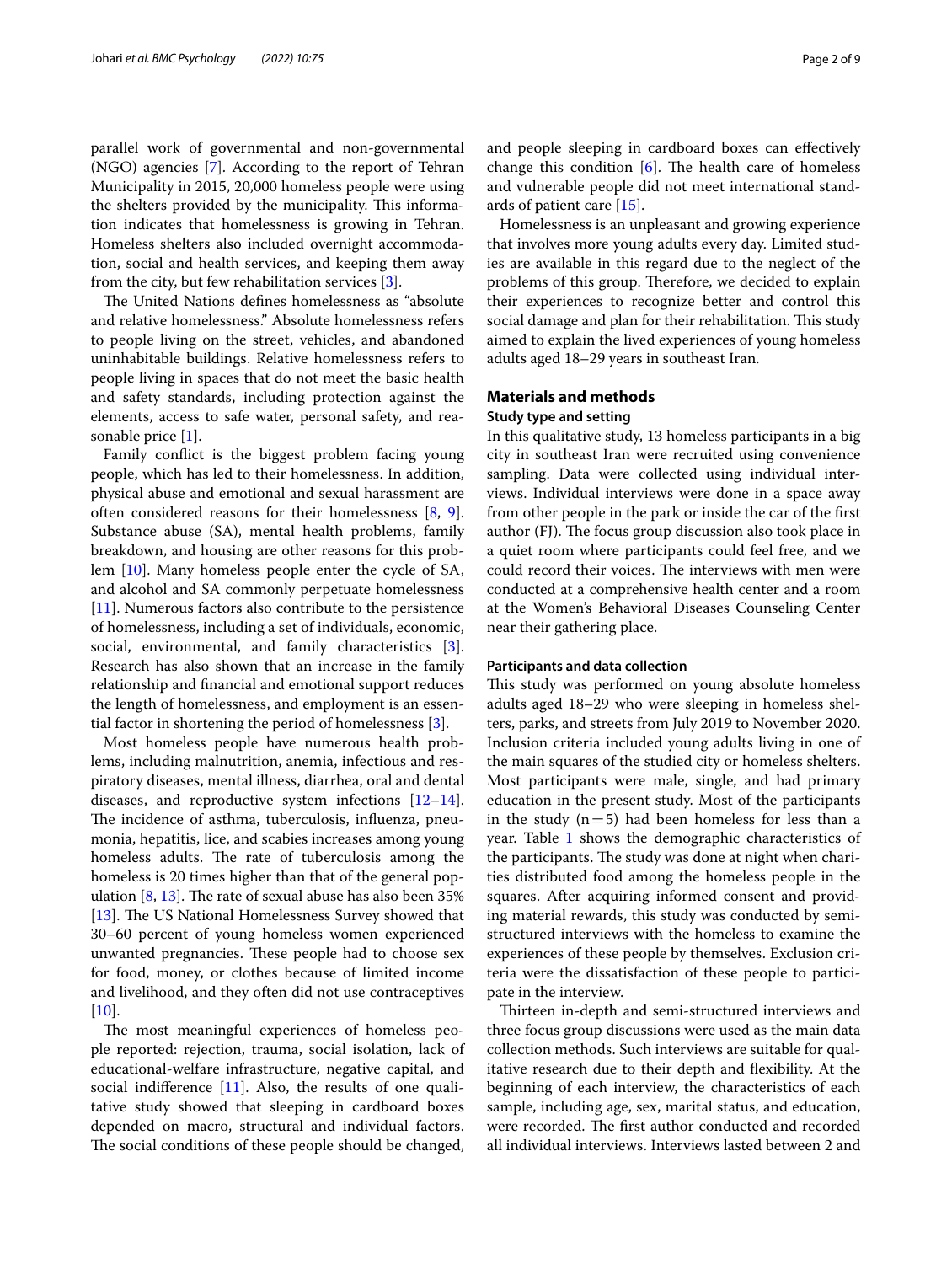| Participants number | Age | Sex    | <b>Marital status</b> | Length of living in cardboard Education level<br>box |            |
|---------------------|-----|--------|-----------------------|------------------------------------------------------|------------|
|                     | 38  | Female | Widow/er              | <one td="" year<=""><td>Uneducated</td></one>        | Uneducated |
| $\overline{2}$      | 28  | Male   | Married               | One-two years                                        | Uneducated |
| 3                   | 30  | Female | Single                | >four years                                          | Diploma    |
| $\overline{4}$      | 32  | Male   | Single                | One-two years                                        | Diploma    |
| 5                   | 29  | Female | Widow/er              | <one td="" year<=""><td>Uneducated</td></one>        | Uneducated |
| 6                   | 30  | Male   | Married               | <one td="" year<=""><td>Diploma</td></one>           | Diploma    |
| 7                   | 32  | Male   | Married               | >four years                                          | Elementary |
| 8                   | 35  | Male   | Single                | >four years                                          | Uneducated |
| 9                   | 26  | Male   | Single                | Two-four years                                       | Elementary |
| 10                  | 30  | Female | Divorced              | <one td="" year<=""><td>Elementary</td></one>        | Elementary |
| 11                  | 36  | Male   | Divorced              | Two-four years                                       | Elementary |
| 12                  | 29  | Female | Divorced              | One-two years                                        | Diploma    |
| 13                  | 35  | Male   | Divorced              | <one td="" year<=""><td>Elementary</td></one>        | Elementary |

<span id="page-2-0"></span>**Table 1** Demographic characteristics of the participants

60 min, depending on the participants. The interview guide consisted of several key questions based on which the participants shared their experiences. According to the answers received, additional questions were asked to find out the different parts of the subject. The questions were as follows: would you please describe your experiences of homelessness? Did you experience any problems and challenges? How did you solve them? How did the authorities and society help you? The probing questions were, "please explain more? What do you mean? Why and how? Can you give an example?".

Due to the particular experience of these people, we felt during the individual interviews that some issues might be better discussed in focus group discussions. Then three focus group discussions were conducted with the same people who participated in the individual interviews  $[16, 17]$  $[16, 17]$  $[16, 17]$  $[16, 17]$ . The samples were also divided into two groups of four men and one group of fve women. In each focus group, the second author conducted the interviews, and the frst author took notes to clarify the material better and prevent the loss of nonverbal information. The same semi-structured interviews were used. Each session lasted 45–60 min. These interviews were also recorded and transcript verbatim.

## **Data analysis**

All individual interviews and focused group discussions were analyzed by Graneheim and Lundman conventional qualitative content analysis  $[18]$  $[18]$  $[18]$ . The first author transcribed the recorded interviews verbatim and repeatedly read the data obtained from the interviews to get a general perception, according to Graneheim and Lundman. First, we determined the unit of analysis. In this study, each interview was considered as a unit of analysis. Second, the text was divided into meaning units. Each meaning unit consists of words, sentences, or paragraphs containing aspects related to each other through their content and context. Third, we condensed the meaning units while still preserving the core. Fourth, the condensed meaning units were labeled with a code, and subcategories were created. Fifth, we created the categories that were the core feature of qualitative content analysis. In addition, we used nonverbal information to understand the phenomenon and better code the data. The first author was responsible for transcription and initial coding, and the other authors were responsible for the critical review of all steps.

Interviews with young homeless adults in the frst phase resulted in the extraction of 264 codes. The codes were refned to 157 after several meetings and discussions with the research team. These codes were classified into 11 subcategories, three categories, and one theme (Table [2\)](#page-3-0).

## **Trustworthiness**

Qualitative research typically uses four topics to describe diferent aspects of trustworthiness: credibility, confrmability, dependability, and transferability [[19\]](#page-8-4). Several strategies were applied in the current study to increase trustworthiness. By remaining in the feld for a long time (one year) to collect and evaluate data in the present study, the researcher aimed to build a good relationship with the participants. The researcher attempted to pick volunteers with various qualities to acquire more in-depth data (maximum variation). After reviewing each interview, we referred back to the participants and made adjustments as needed to clarify ambiguities and corroborate the extracted opinions (member check).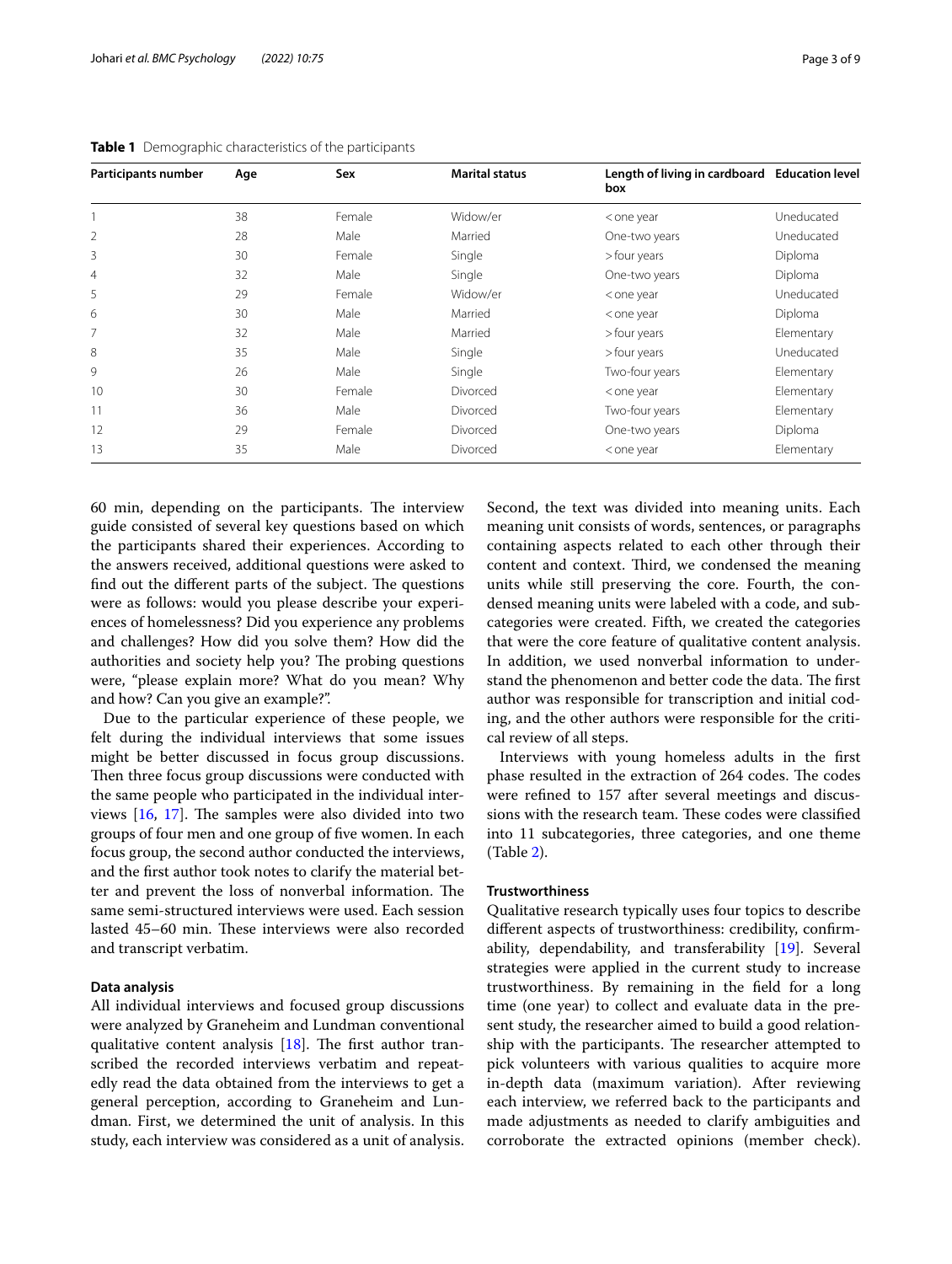<span id="page-3-0"></span>**Table 2** Classifcation of the homeless youth experiences

| Theme                                      | <b>Categories</b>             | Sub-categories                                             |
|--------------------------------------------|-------------------------------|------------------------------------------------------------|
| Lonely, harassed, and abandoned in society | Social isolation              | Feeling like a burden                                      |
|                                            |                               | Social isolation                                           |
|                                            | Comprehensive harassment      | Social harassment                                          |
|                                            |                               | Physical abuse                                             |
|                                            |                               | Sexual harassment                                          |
|                                            |                               | Psychological harassment                                   |
|                                            |                               | Financial harassment                                       |
|                                            | Lack of comprehensive support | Lack of family support                                     |
|                                            |                               | Lack of support to meet basic needs                        |
|                                            |                               | Lack of access to health facilities<br>and medical support |
|                                            |                               | Inadequate charitable donations                            |
|                                            |                               |                                                            |

In addition, two professional researchers were asked to examine and interpret the data, and all extracted codes and categories were verifed and approved by the authors to ensure credibility. The study team created and printed a mind map during the research process to improve data confrmability. Two research team members (qualitative research experts) were provided the transcripts of multiple interviews and the codes and extracted categories to double-check the data coding process's accuracy. To establish dependability, the external observer strategy was used in this study to examine his likely comparable knowledge with the researcher and look for contradicting situations. As a result, the data were given to two researchers (both of whom were experts in qualitative research) who affirmed the data's reliability based on the same concept. The research findings were given to two non-participant samples from the current study to improve the data's transferability and appropriateness. Their comments were solicited, with a conceptual generalization based on the similarities. We have made an efort to detail all of the research steps.

# **Findings**

# **Lonely, harassed and abandoned in society**

According to the experiences of young homeless adults, they have escaped from the community due to SA and addiction, feeling like a burden to others and social isolation, and not only have they been left without support in society, but have also sufered from all kinds of physical and psychological harassments. The main category extracted from their experiences was "lonely, annoyed and abandoned in society." The main category consists of three secondary categories: avoidance of/by society, comprehensive harassment, and lack of comprehensive support.

## **Avoidance of/by society**

This category includes feeling like a burden to others and social isolation. Most homeless people sufered from avoidance of/by society due to poor appearance, poor health, SA and addiction, unemployment, and tensions with their families and friends. Sometimes they blame themselves or others for the unhealthy conditions of their lives. Feeling like a burden to family and community, they always try to live alone and away from the district. These people leave their homes due to easy access to narcotic drugs and keep themselves away from any pressure and discomfort. A woman described her experience of feeling like a burden to others as follows: "*My sister's husband kept shouting at my sister and complaint about the presence of me at his house, so I left the house.*" (Participant No. 3).

All homeless people rejected by their families have such a feeling, and they are sometimes unaware of their families for years, and no one pays attention to them. These people are also isolated due to a loss of self-confdence and social trust. Participant No.4 described his life as follows: "*I have nothing to do with anyone, and I am alone.*"

Another man, who has been homeless for three years, stated his experience as follows: "*I have been rejected because of addiction, I have a family, but I am ashamed of my behavior, and my family would not like to see me.*"

## **Comprehensive harassment**

This category includes social harassment, physical abuse, sexual harassment, psychological harassment, and fnancial harassment.

## *Social harassment*

One of the problems of homeless people was their messy appearance and poor health. In addition, other people always disrespect and neglect them because they have to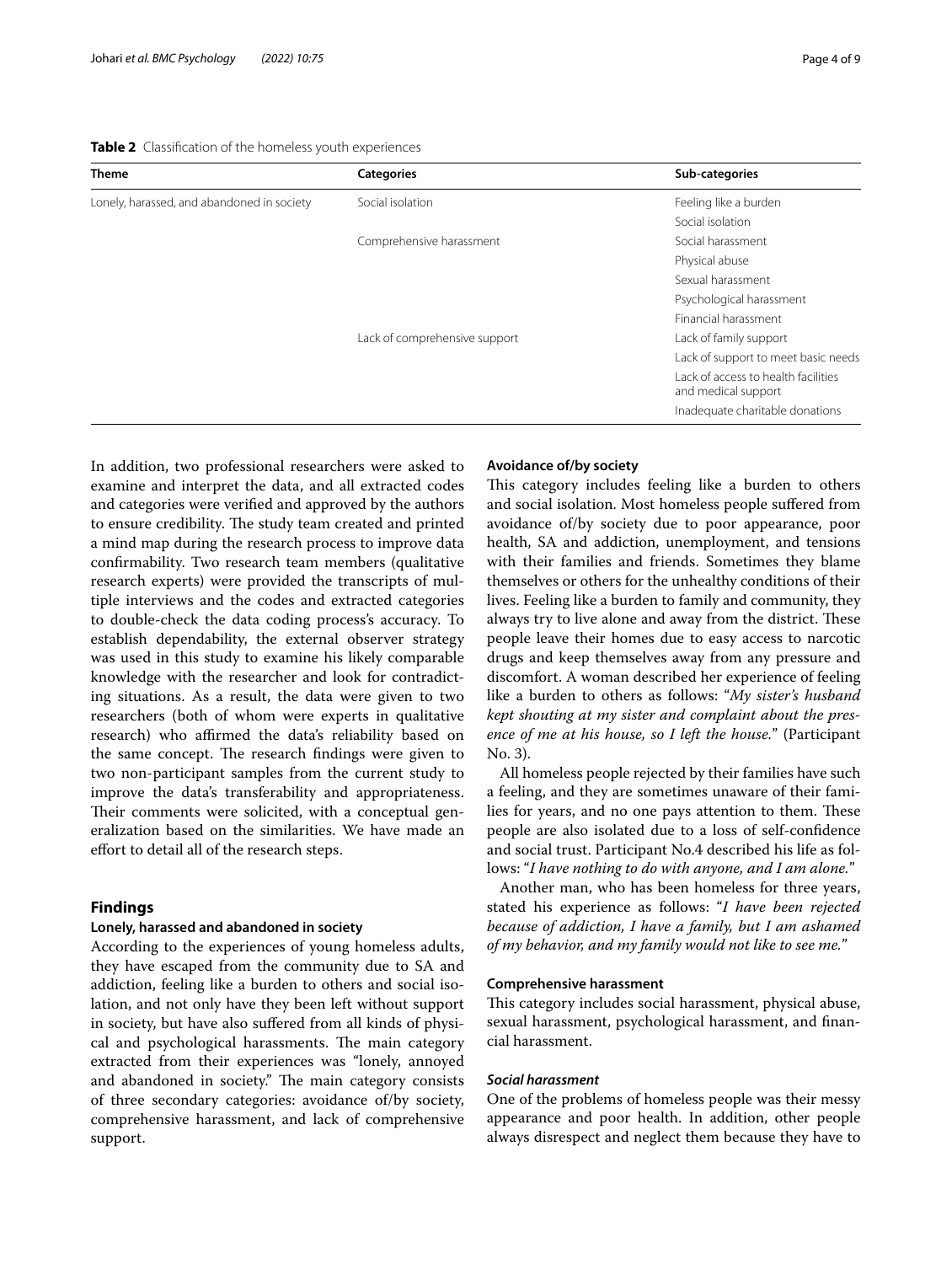behave immorally to earn a living. They are always stigmatized and discriminated by society.

"The staff working in this center sometimes show dis*respectful behaviors, which make us upset and anxious." (Participant No. 4).*

*"We are addicted, so if somebody lost something, we would be blamed for them, and nobody would believe us.*" (The second group discussion).

## *Physical abuse*

Homeless people have always been afected by various forms of harassment and problems due to lack of permanent shelter, lack of money, and living on the streets. These problems include a victim of street fights, car accidents, and various illnesses. In addition, these people cannot withstand these injuries due to lack of proper nutrition, a severe addiction to multiple substances, and poor physical condition.

*"A group of people consume alcohol at nights and annoy the unfortunate addicts, and the police do not pay attention to us." (Participant No. 9).*

## *Sexual harassment*

Sexual harassment was common among women that had caused fear and insecurity among them. This group of people, especially women, are the most defenseless and have realized many problems. One female participant, who was abused sexually, described her experiences as follows:

*"When we are sleeping in parks, the drunk boys annoy us, and we can do nothing, we are threatened to be stabbed by them, so we have to let them do whatever they want and rape us." (Participant No. 12).*

## *Psychological harassment*

Homeless people have experienced hardships and problems such as family rejection, vagrancy, and all kinds of street harassment throughout their lives. These factors have made them very psychologically vulnerable, and the existing anxiety and stress have deprived them of peace of mind.

*"At night, a group us harass the miserable addicts." (Participant No. 9).*

# *Financial harassment*

Lack of fnancial security and loss of all property are problems facing homeless people living on the streets.

Their friends or people like them often grab their belongings.

*"We are not secure when we are sleeping in the park at night. When we wake up in the morning, we will see that our friends have grabbed all our property." (Participant No. 12).*

#### **Lack of comprehensive support**

This category contains four subcategories: lack of family support, lack of support to meet basic needs, lack of access to health facilities and medical support, and insuffcient charitable support.

## *Lack of family support*

Homeless people are unwilling to return home because of a lack of emotional family support and family problems. Most homeless people preferred to live on the streets because of the lack of daily worries, loneliness, and family disputes and conficts.

A woman described her experience as follows:

*"When my parents died, my uncle kicked me out of the parental house; my siblings are married and have nothing to do with me." (Participant No. 12). "I had to leave my house because nobody paid attention to me." (Participant No. 2).*

#### *Lack of support to meet basic needs*

Adequate shelter, job, and adequate access to food are among the basic needs of these people. The majority of the participants have no shelter and live on the streets. Annoying noises such as the sound of vehicles and night fights also discomfort them. They have more problems fnding a place to sleep, especially in the cold season, so they are more willing to use homeless shelters. They also believe that sleeping in the parks has made the city look unattractive. A man participating in the frst group discussion described his experience as follows:

*"Homeless shelters have been closed, and we do not know what to do during rainfall, now we need a place to sleep, they used to give us a bed, we used to consume drugs there and took a shower. Some of these homeless shelters have been closed or relocated due to complaints of neighbors, which have made it difcult for us to access them."*

The majority of the participants also considered unemployment the main cause of their addiction and homelessness, and many wished to find a suitable job. These people cannot fnd suitable jobs due to their messy appearance, addiction, distrust of employers, so they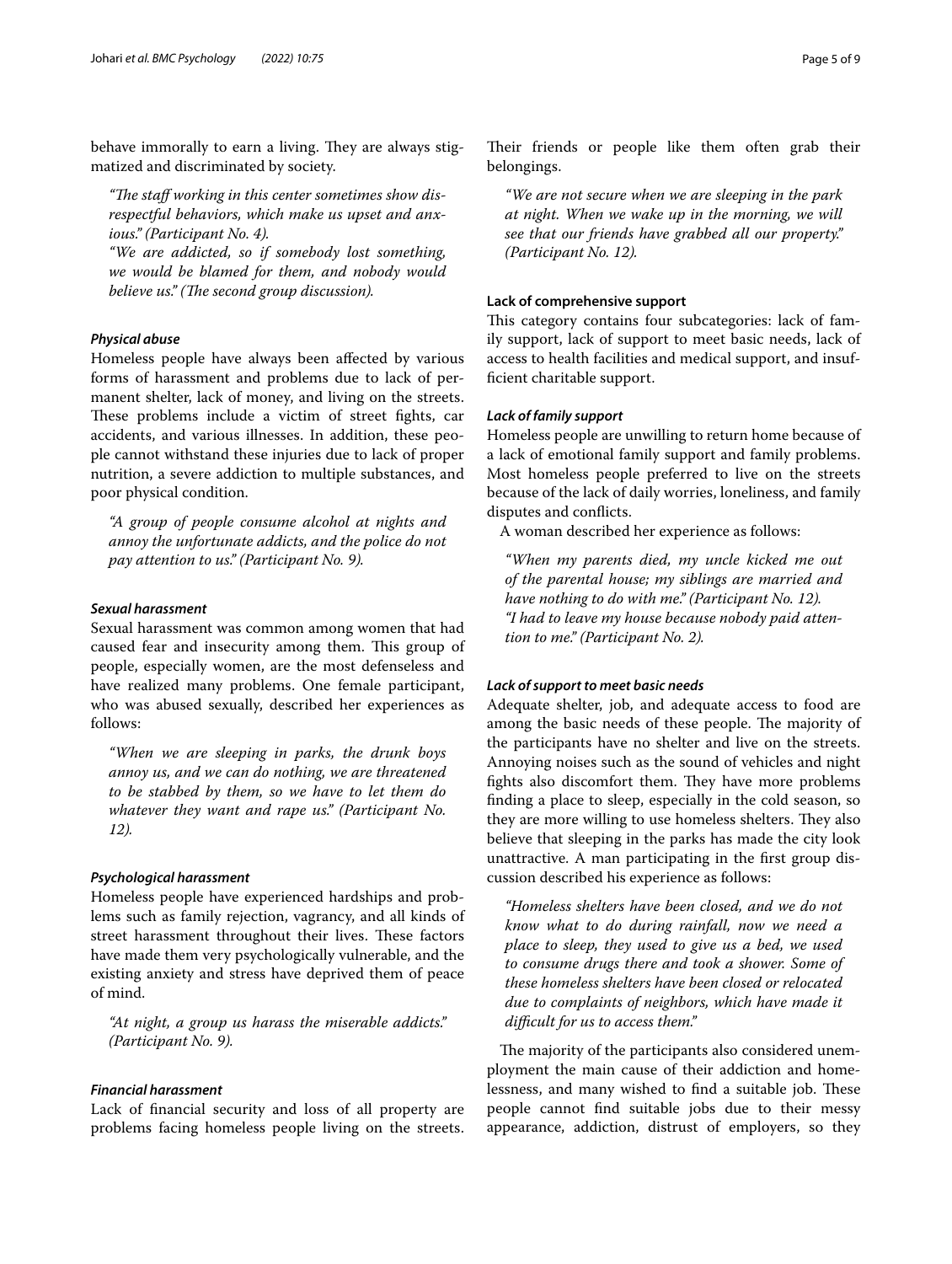become waste pickers and beggars to earn a living. The experience of interviewee No. 7 was as follows:

*"If addicted people quitted addiction, they would return to it because they are unemployed."*

The majority of the homeless people we interviewed used their money for narcotic drugs. They always met their nutritional needs by salvaging reusable or recyclable materials and preparing junk, harmful food, and snacks. As a result, they sufered from malnutrition and digestive problems. Non-governmental organizations sometimes prepare food for these people, the quality of which should be checked, and if possible, they should be designed purposefully and according to nutritional standards.

## *Lack of access to health facilities and medical support*

Were other experiences of the young homeless adults. These people have realized the poor level of health facilities due to the lack of permanent shelter and living on the streets. One of the main shortcomings of these people was inaccessibility to a suitable place for bathing, sanitary services, and detergents. Homeless women had more challenges in accessing health services such as sanitary pads. They had to use inappropriate methods and tools due to economic problems and a lack of support from the authorities. One of the problems of these people in the feld of medical facilities was the lack of money and the high cost of medical services, so they preferred self-medication.

*"I do not have enough money to spend for sanitary pads every month. I wash napkins and use them as pads, or I sometimes use tissue papers." (Participant No. 10).*

*"Sometimes we get sick, but God helps us because we do not have anybody. Our pain gets better quickly, and we do not visit the doctor, and our illness will be treated with herbal medicines or those prepared from a pharmacy." (Participant No. 13).*

## *Inadequate charitable donations*

Most homeless people depend on charitable donations to provide daily food, seasonal clothing, health supplies, and free medical care. The lack of this support has made it difficult to meet their needs.

*"Once every 5–6 days, they come from the camp and give us little equipment." (Participant No. 2).*

# **Discussion**

This study was conducted to explain the experiences of homeless people. The analysis of the interviews showed that the young homeless adults sufered from a wide

range of problems, and the relevant organizations always ignored them. Lonely, annoyed, and abandoned in society were defned as the lived experience of homeless youth. This theme includes three categories of avoidance of/by society, comprehensive harassment, and lack of comprehensive support.

Avoidance of/by society: According to the participants' experiences, feeling like a burden to others and social isolation are among the lived experiences of homeless people. The participants in this study considered their existence as a burden to those around them because family and society neglected them. Existing evidence shows that addiction, physical and mental disabilities, and no adaptation to the environment are among the factors facilitating homelessness and paving the way for society's avoidance [\[20\]](#page-8-5). In addition, the rate of avoidance to the community is very high in homeless people, especially in substance-dependent homeless women [[21\]](#page-8-6). Other studies consider social isolation, rejection, and social indiference as lived experiences of homeless people [[11](#page-7-10)]. Return of the homeless people to their homes can be facilitated by reducing stigma and discrimination, increasing a sense of respect and social support. In addition, social facilities such as a job that connect them to society should be provided to make them sociable.

Comprehensive harassment: Homeless people in the present study have realized many problems due to diferent lifestyles from the public, including various dimensions of insecurity and various social, sexual, physical, psychological, and financial harassment. They often face difculties for their survival, and sometimes they have to endure conditions beyond their human dignity and undermine their self-esteem. The results of studies show a decrease in life expectancy and early death of homeless women with feelings of failure and inferiority, lack of hope to return to normal conditions, and the desire to die  $[22]$  $[22]$ . The use of HIV prevention methods reduces stigmatization and disrespect and promotes self-confidence  $[23]$  $[23]$ . The incidence of physical harassment and the high rate of trauma in these people have always been discussed. Findings of studies also show that substance abuse, sexually transmitted infections, childhood traumas, and gender are signifcantly associated with sexual assault among women and diferent types of injury and victimization in men [\[11](#page-7-10), [24,](#page-8-9) [25](#page-8-10)]. Evidence also showed a high prevalence of drug abuse and another gender status among young people with a history of sexual abuse. Early sexual abuse afected street drug abuse through getaway behavior  $[24, 26]$  $[24, 26]$  $[24, 26]$ . This group of people experienced a high level of psychological harassment. O'Brien et al. obtained similar results when examining mental health outcomes among homeless youth. They believed that homeless youth had poorer mental health outcomes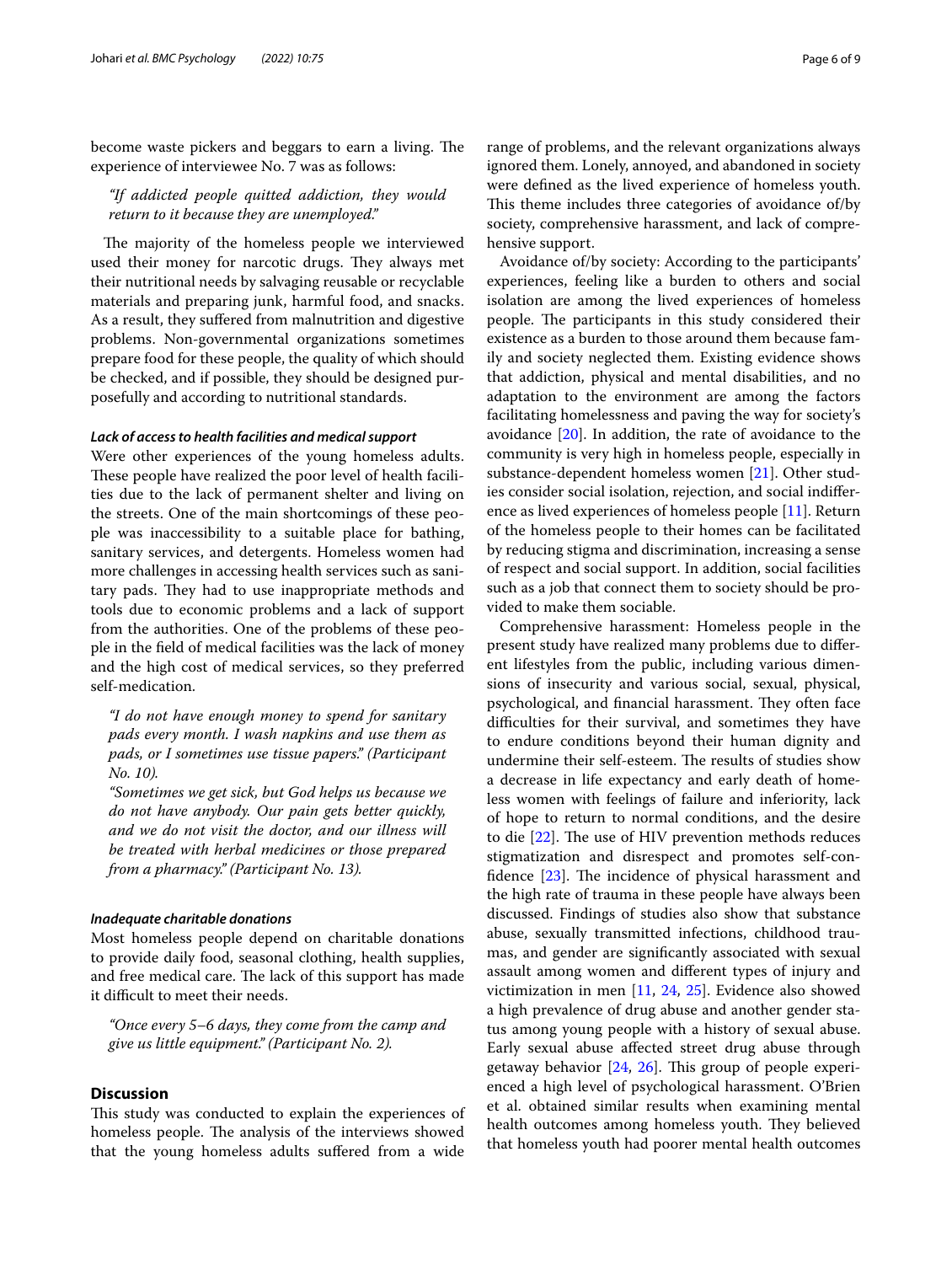than their peers living in a shelter [\[27\]](#page-8-12). Loss of property and belongings while sleeping or using drugs is another dimension of insecurity that a similar study was not found to compare.

Lack of comprehensive support: Family and community inattention and lack of support was another experience of homeless people in the present study. Most of them became homeless due to family tensions caused by addiction, fnancial problems, and incompatibility of family members. The participants in this study cannot defend their social rights due to their inability to communicate appropriately. The negligence of the relevant authorities or the insults and ridicule of those around them have refrained them from using and receiving social services such as health services. The studies also showed a significant diference between the homeless and non-homeless people in emotional support. Homeless people receive less emotional support than non-homeless ones [[1](#page-7-0), [28](#page-8-13)]. Homeless people do not refer to health centers due to the inappropriate behavior of some personnel. Their different sleeping and waking hours from service hours are another reason for not using services. This finding confrms the results of previous studies, which found that homeless people had poorer health status than the general population [\[15](#page-8-0), [29,](#page-8-14) [30\]](#page-8-15). Lack of insurance, expensive services, and limited services for this group are why they do not refer to receive medical services. The results also show that homeless people face signifcant barriers such as perceived structural (limited clinics, limited hours of activity, prioritized health conditions, and long waiting times) and social barriers (discrimination perceived by indiferent professionals, executives, and society) that impede their access to health care services [[8,](#page-7-7) [25,](#page-8-10) [31](#page-8-16)]. Homeless people have always perceived many problems and experiences and have become part of today's society. The irresponsibility of governmental organizations and institutions has made charitable institutions important. These institutions can play an important role in improving the living conditions of the homeless, but these people experienced many limitations due to the lack of charitable donations. No similar study was found in this regard.

Homeless people have problems accessing everyday basic needs such as shelter, proper jobs, and adequate food. It is essential to have a good place to sleep in all seasons of the year, fnd a job, and a source of income to access food resources. However, this fnding contradicted the results of Fathi et al. regarding the need of homeless youth for a suitable place to sleep. They described the preservation of a distinct identity and the inefficiency of homeless shelters as the main reasons homeless people were not using homeless shelters in Tehran  $[32]$ . This finding was consistent with the results of other studies. The shelter is important in preventing death and illness on the street, motivating them to return to the community, increasing life expectancy, and social participation among clients [[2](#page-7-1)]. The role of adequate shelter is vital in preventing homelessness, but fnancial support and employment are important factors in shortening the period of homelessness [[1](#page-7-0), [3](#page-7-2), [6](#page-7-5), [26](#page-8-11)]. However, limitations in this area have made homeless people become waste pickers and beggars. They also find their food by salvaging reusable materials, which causes malnutrition and various diseases. Studies have shown that the purchase rate of less healthy food was higher than that of healthy food. Regardless of nutrient density, homelessness reduced the likelihood of purchasing most nutritional food [\[33\]](#page-8-18).

#### **Limitations**

Difficulty in determining the inclusion criteria was among the problems and limitations in this study. They had no birth certifcate or national ID card, so we had to accept their self-declaration. It was also challenging to determine the accurate number of homeless people because of diferences in the defnition of homelessness. In addition, access to these people was difficult due to the uncertainty of their sleeping place and their dispersion. It was challenging to fnd them and gain their trust for an interview, and they were willing to cooperate only in case of receiving material incentives. Their diferent waking hours from the general population was another limitation of the study, so we interviewed them in the evenings for easier access. The majority of interviews were conducted after eight pm. There were limited studies conducted on homeless youth, especially limited qualitative and quantitative studies on the needs of homeless people, so we had limitations in comparing the results with similar studies. One of the most important factors in trustworthiness is how participants are selected. Although we tried selecting participants of diferent genders and ages with diferent experiences, the maximum variation may not be completely fulflled. Other studies with participants with more diferent characteristics are needed. Transferability is another important factor in the trustworthiness of the study. To facilitate the achievement of this factor, a clear description of the culture and context of the study, the characteristics of the participants, and the process of data collection and analysis is needed. Although we explained the participants' characteristics and the study procedure in detail, the fnding of the present study cannot be generalized to other communities, and the fnding could be transferred only to communities with a similar culture.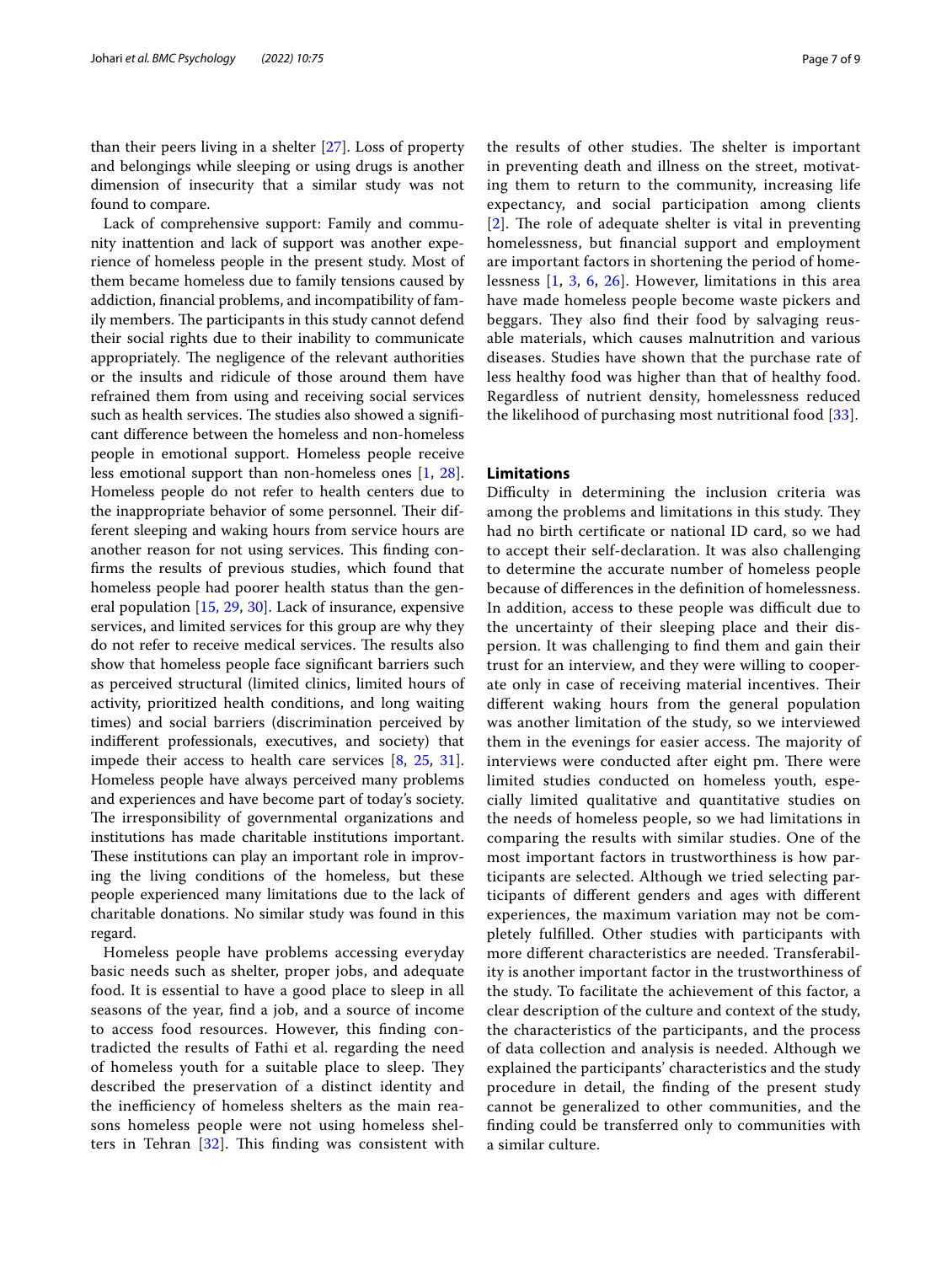## **Conclusion**

The results of this qualitative study among homeless people showed that these participants, who are in avoidance of/by society due to their circumstances, have lost all their support and have been subjected to various forms of harassment. In addition to the need for facilities and planning to achieve appropriate living conditions, these people should be respected, less stigmatized, and discriminated against. Favorable conditions should be created for their returns to life. It seems that family conficts are signifcant to prevent homelessness of young adults. Therefore, policymakers and executives should identify the problems and needs of homeless youth and take action to address them. It can also direct the activities and services provided for this group currently or in the future and predispose them to quantitative studies. Therefore, researchers can examine the different dimensions of each of the identifed cases in diferent age and sex groups and offer new solutions to solve this social problem. It is suggested that the experiences of homeless people in other populations be examined to further generalize the results in future studies.

#### **Acknowledgements**

The authors would like to thank the participants in this study and the Ministry of Health and Medical Education (MOHME) for their fnancial support.

#### **Authors' information**

Fatemeh Johari received her health education and promotion Master of Science degree from the Kerman University of Medical sciences. She is a young researcher, and her research interest is about homeless youth and their needs. In addition, she has some cooperation with the HIV/STI Surveillance Research Center at Kerman University of Medical Sciences. Abedin Iranpour is currently an associate professor in Health education & promotion at KMU and closely cooperates with the HIV/STI Surveillance Research Center at Kerman University of Medical Sciences. His research interest is homeless youth, patients with high-risk behaviors, and their education. Mahlagha Dehghan is currently an assistant professor in nursing at KMU. She is well experienced in doing qualitative research, and her research interest is high-risk behaviors, critical care, and scale development. Somayeh Alizadeh is currently an assistant professor in Health education and promotion at KMU, and her research interest is about homeless youth and their education. Mansoure Safzadeh has MD/MPH degree. She is the head of the family, school, and society health department in KMU. She is an expert in managing interventions for diferent populations, including high-risk clients and homeless people. Hamid Sharif is currently a professor in Epidemiology at KMU and is the head of HIV/STI Surveillance Research Center, a WHO Collaborating Center for HIV Surveillance in the Eastern Mediterranean Region. His research interest is HIV, sexually transmitted infections, addiction, and marginalized populations like homeless and female sex workers.

## **Authors' contributions**

AI, MS, FJ, SA: Conception of the study and design, data collection, writing manuscript; HS, MD: Conception of the study and critically revised the manuscript. All authors read and approved the fnal manuscript.

#### **Funding**

The Iran Ministry of Health and Medical Education has fnancially supported the project (IR.KMU.98000800).

#### **Availability of data and materials**

The interviews are in Persian. On request, the written interviews are available from the corresponding author (a.iranpour@kmu.ac.ir).

#### **Declarations**

#### **Ethics approval and consent to participate**

Before starting the interview, the aims of the study were explained to the participants. The informed consent of the participants was obtained for their participation and record of the interviews. The participants could also withdraw at any stage of the study. We also promised to keep the information confdential and anonymous and avoid publishing the interviewees' audio or text fles. All of the information that helped identify participants was removed. Moreover, the study's protocol was reviewed and approved by the ethics committee of Kerman University of Medical Sciences (IR.KMU.REC. 1398.520). All methods were carried out in accordance with relevant guidelines and regulations.

#### **Consent for publication**

All authors have approved the manuscript for publication.

#### **Competing interests**

The authors declare that they have no competing interests.

#### **Author details**

<sup>1</sup> HIV/STI Surveillance Research Center, and WHO Collaborating Center for HIV Surveillance, Institute for Futures Studies in Health, Kerman University of Medical Sciences, Kerman, Iran. <sup>2</sup>Nursing Research Center, Kerman University of Medical Sciences, Kerman, Iran. <sup>3</sup> Social Determinants of Health Research Center, Institute for Futures Studies in Health, Kerman University of Medical Sciences, Kerman, Iran.

#### Received: 28 August 2021 Accepted: 16 March 2022 Published online: 20 March 2022

#### **References**

- <span id="page-7-0"></span>Salarzade AN, Mohmmadi B. Investigating the effects of socio-economic factors on homeless people of Tehran. Soc Dev Welf Plan. 2010;1:93–110.
- <span id="page-7-1"></span>2. Ghanimati H, Mansouri F, HosseiniGhomi M. Social and cultural impact assessment of construction of nightly aid places and its role in the lives of homeless people in Tehran. Strateg Res Soc Probl Iran. 2017;6:91–106.
- <span id="page-7-2"></span>3. Zare Z. the relationship between the individual factors with the frequency and duration of homelessness. Q J Soc Work. 2018;7(2):40–5.
- <span id="page-7-3"></span>4. Aghaei SS. The proportion of social exclusion and urban poverty among the homelessness of Tehran. Geography (Reg Plan). 2019;9(4):827–43.
- <span id="page-7-4"></span>5. Ramezani M, Ghelij M, Esmizadeh S, Haji SeyedJavadi PS, Jafari F, Faramarzi O, et al. An assessment of the effectiveness of homelessness policies in Iran. Strateg Stud Public Policy. 2019;9(32):84–107.
- <span id="page-7-5"></span>6. Bakhshi Nia A, Agha Bakhshii H, Zokaiy M. Understanding the lived experiences of people sleeping rough in Tehran. Soc Work Res J. 2017;3(11):214–62.
- <span id="page-7-6"></span>7. DarvishiFard AA, Pour KF. Understanding the lived experience of homeless women. Res J Soc Work. 2017;4(14):177–215.
- <span id="page-7-7"></span>8. Hudson AL, Nyamathi A, Greengold B, Slagle A, Koniak-Griffin D, Khalilifard F, et al. Health-seeking challenges among homeless youth. Nurs Res. 2010;59(3):212.
- <span id="page-7-8"></span>9. Altena AM, Brilleslijper-Kater SN, Wolf JR. Effective interventions for homeless youth: a systematic review. Am J Prev Med. 2010;38(6):637–45.
- <span id="page-7-9"></span>10. Diary M, Kermany M. Sociological study of sexual abnormalities in homeless hangouts in Tehran and Mashhad. Soc Stud Res Iran. 2020;9(1):27–55.
- <span id="page-7-10"></span>11. Khezri M, Mirzazadeh A, McFarland W, Iranpour A, Shahesmaeili A, Zarei J, et al. Prevalence of substance use and associated risk factors among homeless youth in Iran: a cross-sectional study. Child Youth Serv Rev. 2020;116:105070.
- <span id="page-7-11"></span>12. Terry MJ, Gurpreet B, Patel N. Healthcare needs of homeless youth in the United States. J Pediatr Sci. 2010;2(1). ISSN: 1309-1247
- <span id="page-7-13"></span>13. Beharry MS. Health issues in the homeless youth population. Pediatr Ann. 2012;41(4):154–6.
- <span id="page-7-12"></span>14. Davies A, Wood LJ. Homeless health care: meeting the challenges of providing primary care. Med J Aust. 2018;209(5):230–4.